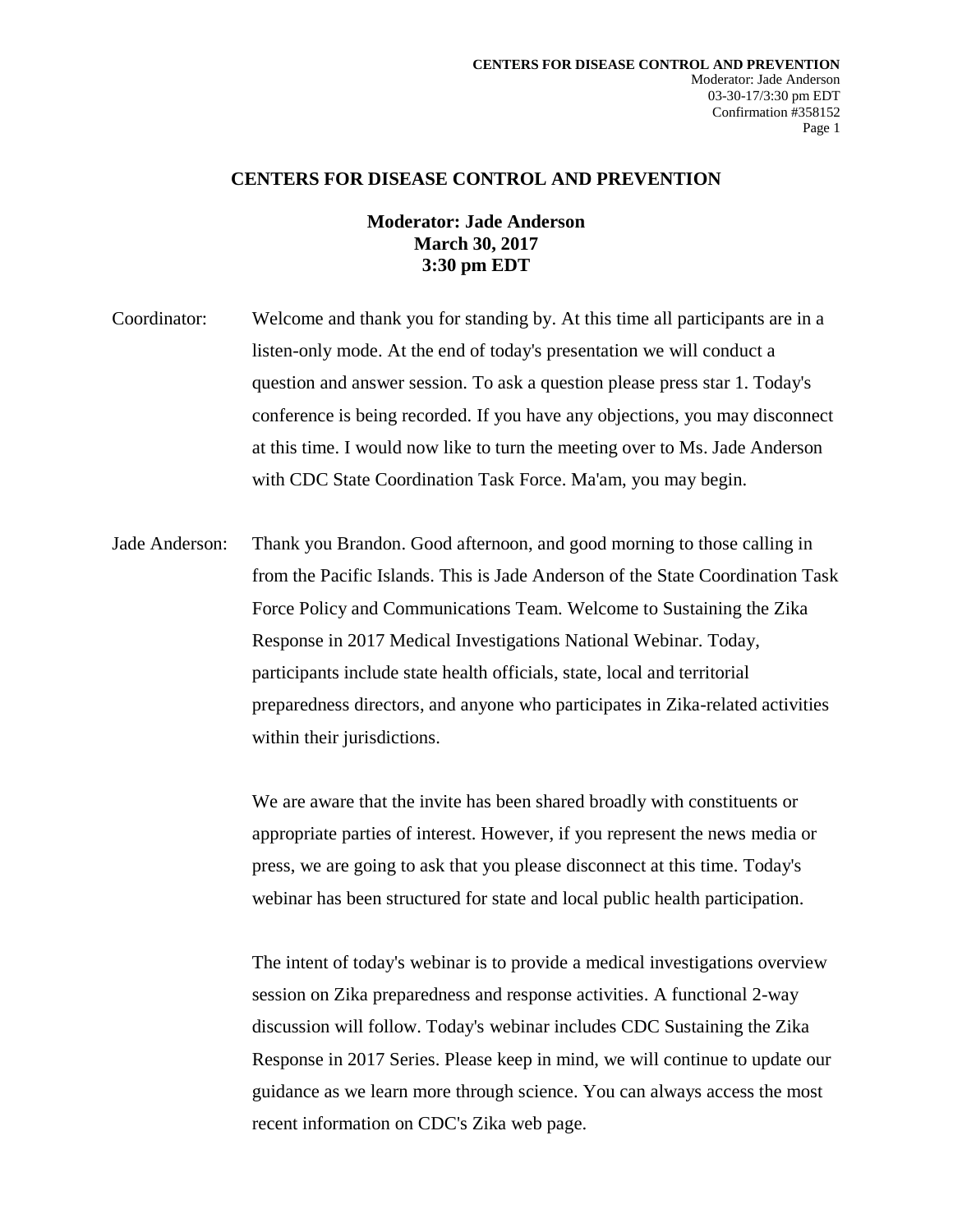After today's question and answer segment - if you have additional questions, please feel free to email us at preparedness@CDC.gov. Again, that's preparedness@CDC.gov. Today, Dr. Maleeka Glover is the subject matter expert representing the medical investigations team. Dr. Maleeka Glover is a senior epidemiologist at the Centers for Disease Control and Prevention here in Atlanta, Georgia. Dr. Glover holds a doctoral degree from Harvard School of Public Health and an MPH from the University Of Michigan School Of Public Health. She is also an epidemic intelligence service alum, excuse me, also referred to as E-I-S and a certified health education specialist.

Currently, she is the director for the CDC's Medical Investigations Team. The Medical Investigations team supports CDC preparedness before, during, and after all public health emergencies by responding to and monitoring clinical inquires, coordinate responder assessments, and establishing domestic emergency response teams also referred to as CERT. She and her team support all activations but also support non-response activities and monitor advance of interest around the world. Dr. Glover, I will turn it over to you.

Dr. Maleeka Glover: Thank you. Good afternoon everyone. We're just going to do a quick overview of the team and the support that the team provides for the Zika response. Next? We'll go through clinical inquires, which I'm hoping that lots of folks are familiar with; do a little overview of what the CERT team is - how it can be a resource; and just give a little bit of an overview of some of the CERT teams that we've deployed for the Zika response. And then, lastly, end with some questions and answers.

> Next? As Jade mentioned, the Medical Investigations Team - or MIT - support CDC preparedness before, during, and after all public health emergencies. We respond to and monitor clinical inquires, support responder assessments,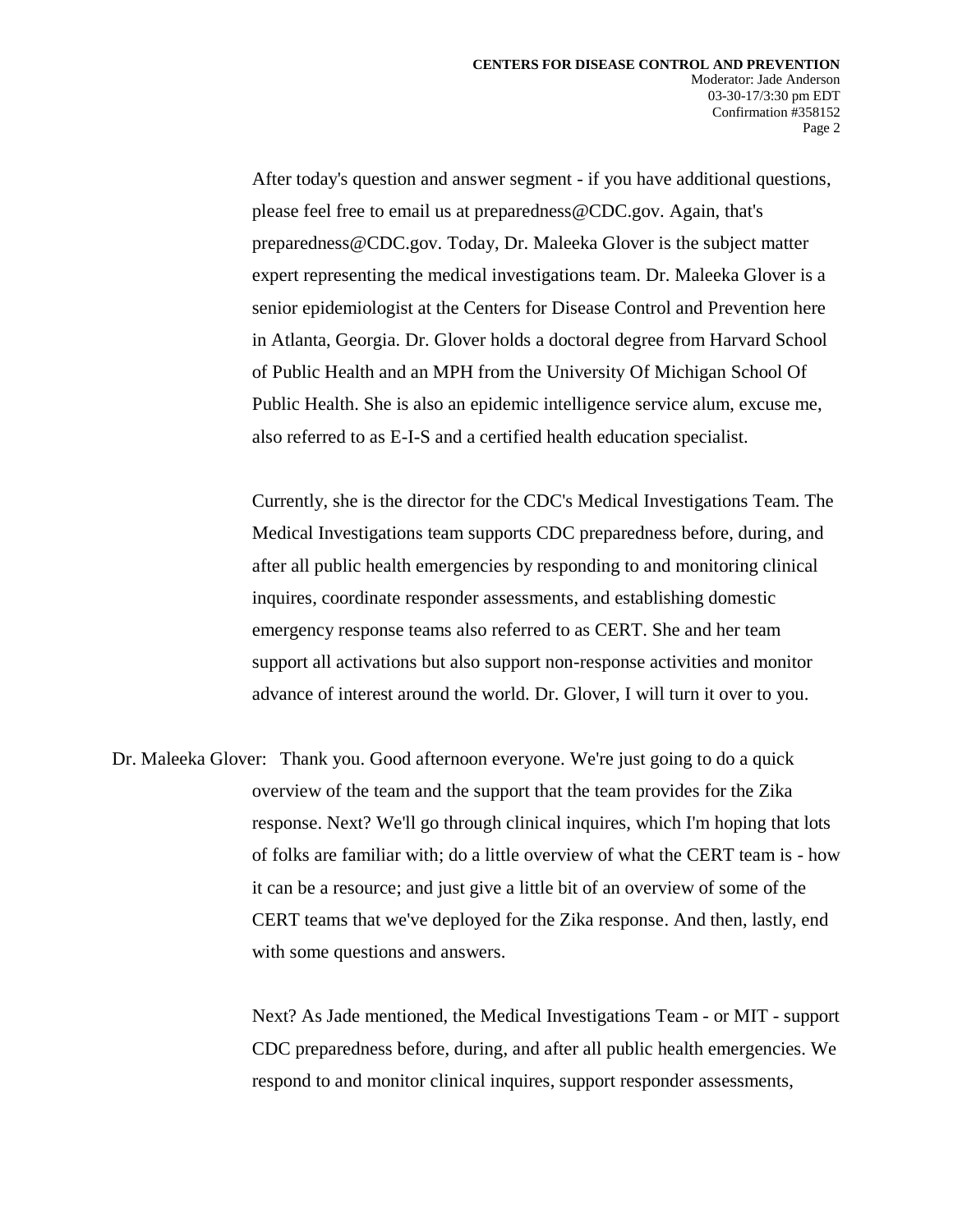establish and manage domestic emergency response teams, and collaborate with internal as well as external partners. Next?

This is just the structure of our team. We have the three components that I mentioned earlier. And some of our internal partners you've heard from in the previous weeks and this week when they did their webinars, and some of our partners which are hopefully on the phone listening, include providers, state and local and tribal health departments, international partners as well as tribal leaders and organizations.

Next? Our Clinical Inquires Team is responsible for managing clinical inquires and maintaining inquiry related data that CDC receives. It provides a dedicated service to health departments and providers regarding the current response, provides accountability for call center operations, provides feedback to inform ongoing response activities, provides feedback into ongoing programmatic operations, and also informs ongoing response efforts in the context of a public health emergency. Next?

As far as the process is concerned, our clinicians are responsible for ensuring that responses to clinical inquiries from the general public, clinicians, medical and laboratory workers, environmental service professionals, healthcare administrators, and healthcare agency representatives are timely, appropriate, supportive, and fully documented. Next? Just a little bit of data to share, with regard to the clinical inquires we received since the beginning of the response. These inquiries are calls as well as emails. And from January 8, the beginning of the response, through March 25, we have received 7,182 inquiries thus far. Next?

Out of the 7,000 plus inquiries, 1,362 of them have been calls alone. And they range from categories to sort of general questions about travel, to questions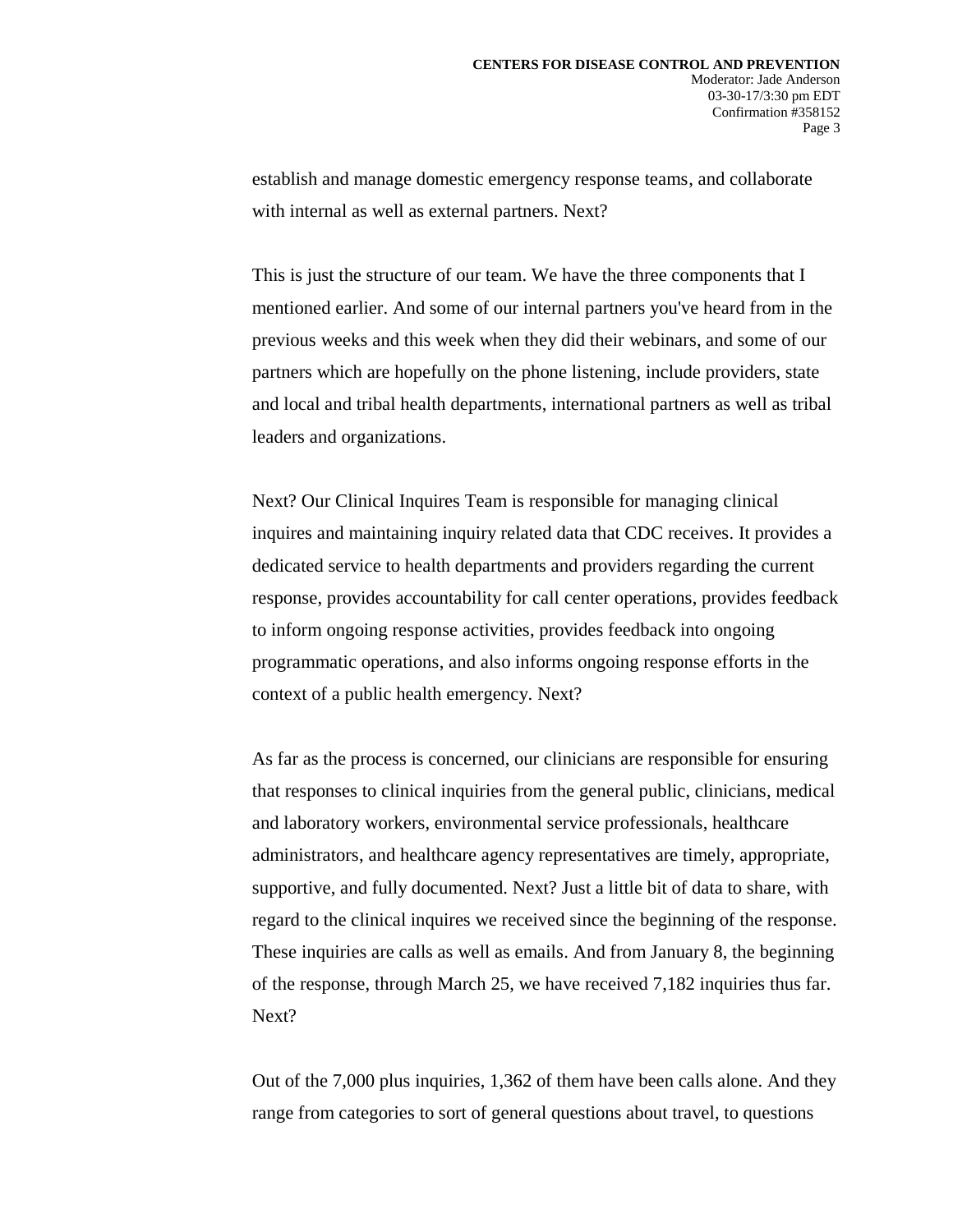specifically about pregnancy-related issues, issues related to children, as well as specific questions about testing, and other questions about epidemiology. Next?

And lastly, we just wanted to give you a sense of - out of those calls - where the majority of those calls are coming from and spread across the United States. Before we move on to the CERT discussion, I just wanted to kind of do a quick service announcement. We will still be 24/7 in terms of the clinical inquires call line. But as of April 1, which is Saturday, we have a new call schedule meaning that we will be in the office and taking calls Monday through Friday from 8 a.m. to 5 p.m. And after 5 p.m. every weekday as well as weekends, we will still be taking emergency calls. And all calls after that will be returned the next business day. Next?

Now for CERT. Next? CERT is the CDC Emergency Response Team. It's basically a team of highly trained individuals and public health experts that can mobilize and deploy upon identification of local transmission of Zika virus. It occurs following a report of lab-confirmed local transmission of Zika virus. The CERT will deploy to provide technical assistance upon request from a state, local, or tribal health authority; and the team composition is determined by the needs of the requestor. Next?

CERT subject matter experts can quickly be sent anywhere in the United States for state, local, or tribal support. The teams can be composed of individuals that have expertise in epidemiology, pregnancy and birth defects, vector control, laboratory, communications, healthcare, infection control, data management, public health advisors, and individuals who are trained in operations coordination. Next?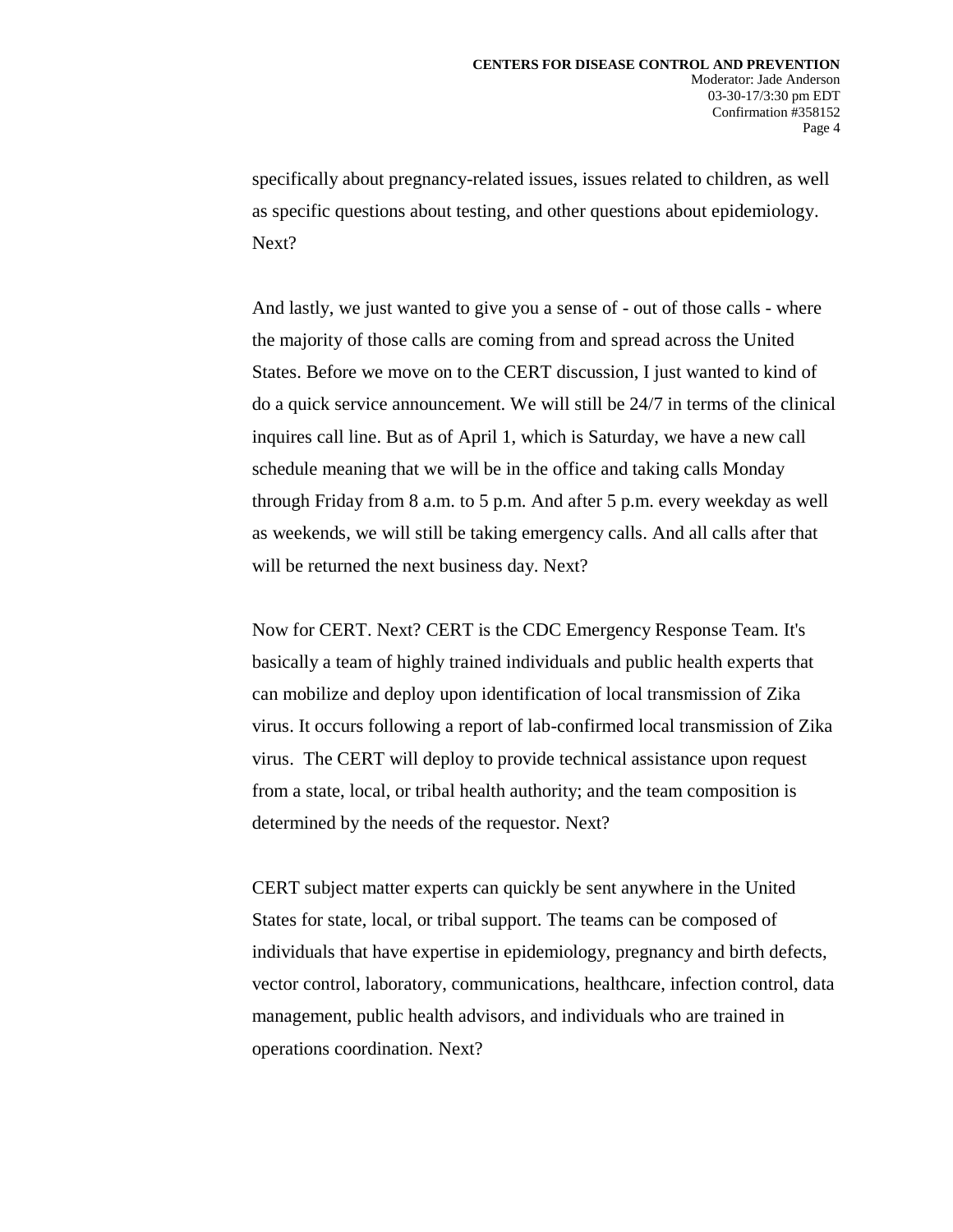When thinking about requesting a CERT, some of the trigger points for requesting or deploying a CERT are single suspected or confirmed local transmission of the Zika virus, multiperson local transmission, priority area support, location and population density, the capacity or resources of the local health authority, timing and seasonality, and general technical assistance. Next?

Some of the CERT SME's activities include assisting with epidemiologic investigation of known cases to determine the timing and source of infection through interviews with suspect cases, family, and possibly primary care providers. They can also work with the existing local vector control programs to fill gaps around the implementation of local measures to diminish the risk of transmission, including vector control and providing information and materials to prevent mosquito-borne transmissions.

They have the skills to enhance or implement - if absent - mosquito surveillance to determine the type, distribution, and population size of competent *Aedes* mosquito species. They can support community engagement efforts to implement vector control strategies and programs, as well as provide communication, research, media, and technical assistance, and audiencefocused materials to help local health department staff institute a risk communication campaign locally to provide information regarding the risk of Zika virus infection and personal measures the public can take to decrease their risk for infection and adverse outcomes.

They're also available to facilitate outcome to the local media communities to test and report suspect cases and to provide clear and accountable actions, prevention information to patients, including barrier and other forms of contraception for at-risk populations. And last but not least, they're able to provide onsite training or assistance in performing laboratory tests for Zika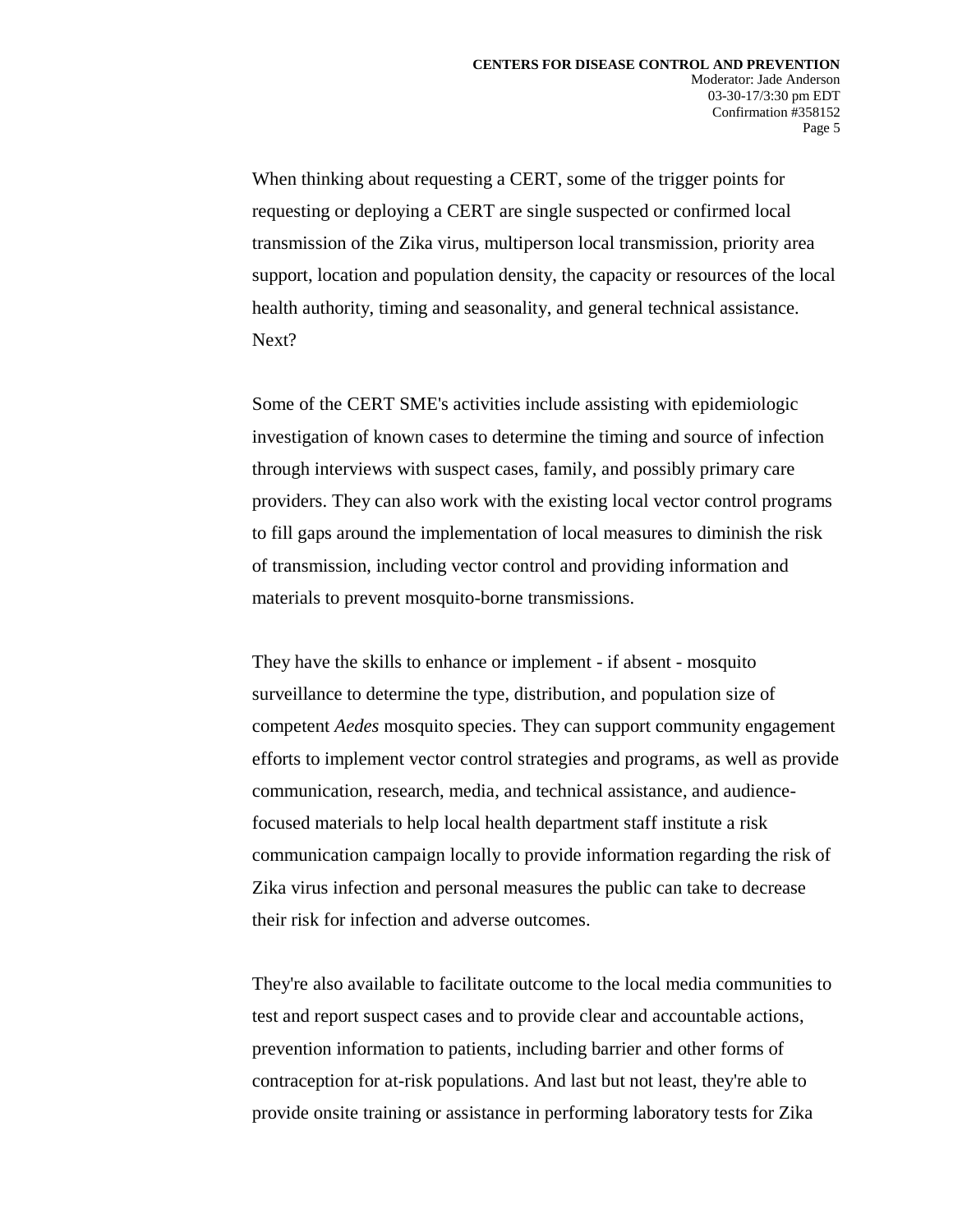infection, including scaling up of local laboratory capacity, or rapid transport of specimens to reference laboratories. Next?

In addition - with regard to tribal support and technical assistance and CERT site visits, we have been providing support at the request of tribes for field assistance. This includes tribal visits that have been planned in states such as Arizona and Alabama. We've been providing subject matter expertise mainly in the area of technical assistance with reviewing the Zika response plans. We have partnered with the National Indian Health Board for various tribal summits so that we can engage in training, as well as trust building and other engagement activities. And lastly, we are available to support requests for states related to their own work with tribes and, again, focused on training and engagement protocols. Next?

To date our CERT deployments include deployments to Utah, Florida, Texas, and Louisiana. And we've had two site visits thus far and that would be Texas and Alabama. We've had a number of CERT deployments. They continue to be great opportunities, and we continue to receive positive feedback from the state and local health departments. Next? With that I will open it up for questions and further discussion.

- Jade Anderson: Dr. Glover, thank you for your presentation. Brandon, we would like to open up the lines for questions at this time.
- Coordinator: Thank you. We will now begin the question and answer session. If you would like to ask a question, please press star 1. Please un-mute your phone and record your first and last name clearly when prompted. Your name is required to introduce your question. To withdraw your question you may press star 2. Once again, at this time, if you would like to ask a question, please press star 1.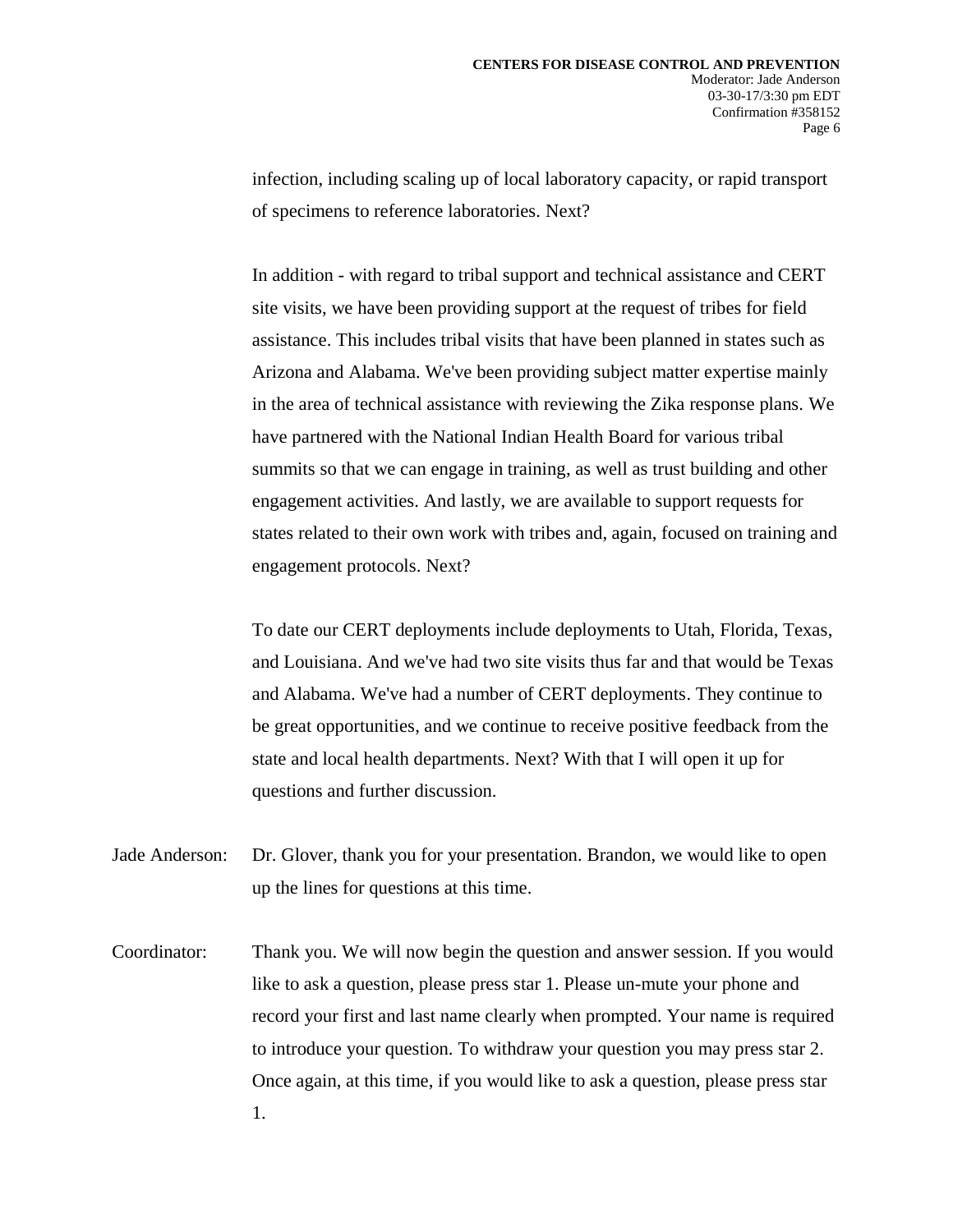At this time I'm showing no questions on the phone line.

Jade Anderson: Brandon, we'll wait maybe another minute or two, to see if anyone has a question they'd like to submit.

- Coordinator: Sure, and I would like to remind participants, if you would like to ask a question, please press star 1, and we do have a question in queue. One moment please. The question is from (Julie Murphy), your line is open.
- (Julie Murphy): Hi, good afternoon. Thank you for your presentation. I was wondering a couple of things. One, if there's a contact or a contact list that we could access online in regard to your services. And if you anticipate the demand for your services to increase in the coming year or remain relatively steady. I know in some areas where funding may be somewhat less than it was in the past - I didn't know if you anticipated an increase in demand for your services and support?
- Dr. Maleeka Glover: Thank you so much for your question. As far as the contact is concerned, let me give you my email address. It is MGlover@CDC.gov. You're welcome to reach out to me any time with further questions. And as far as the demand for the CERT is concerned, I think that we're standing by to see what the coming mosquito season brings. But either way, we are prepared to be able to fulfill requests if they do come in.

(Julie Murphy): Thank you.

Dr. Maleeka Glover: And I did want to mention - because I didn't get a chance to mention it when I was presenting - that the CERT is a free resource to the state, and it is not of cost to the state or local health department.